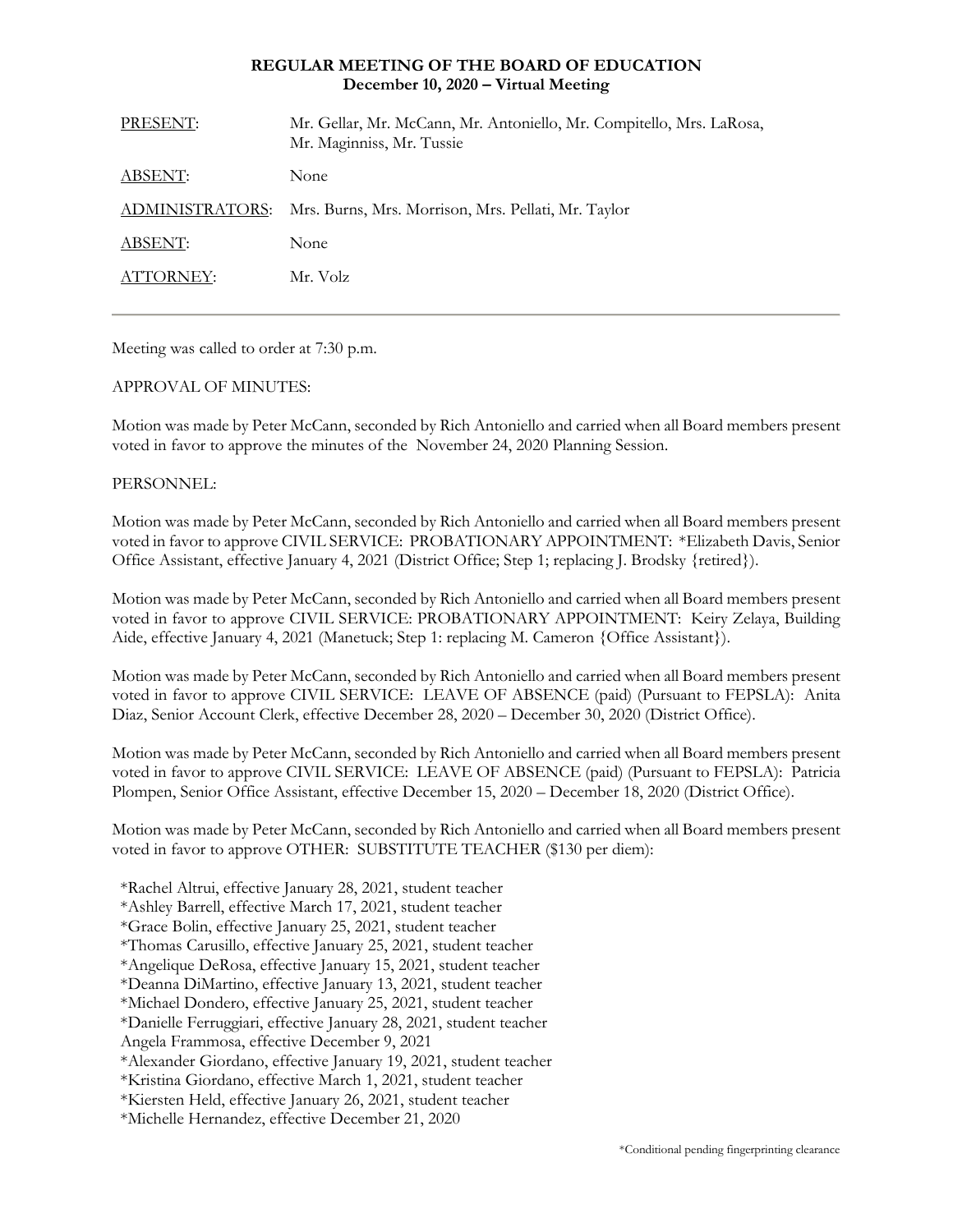OTHER – Substitute Teacher continued

\*Morgan Kube, effective January 25, 2021, student teacher

\*Kristy Mangiano, effective January 4, 2021, student teacher

\*Mackenzie Martocci, effective January 28, 2021, student teacher

\*Alexandra Passannante, effective January 25, 2021, student teacher

\*Savannah Rinne, effective January 25, 2021, student teacher

\*Samantha Santangelo, effective January 28, 2021, student teacher

\*Gionna Second, effective January 25, 2021, student teacher

\*Krista Virga, effective January 21, 2021, student teacher

Motion was made by Peter McCann, seconded by Rich Antoniello and carried when all Board members present voted in favor to approve OTHER: CLUBS/ADVISORS 2020-2021:

#### HIGH SCHOOL:

Academic Decathlon, Brainstormers, Kevin Murphy Academic Decathlon, Jr. Brainstormers, Noreen Matthews Art Club, Linda Marino Audio-Visual Club Director, Ronald Weber Band Music, David Kaufman Chamber Singers, Melissa Senatore Chess Club, Christine Maniscalco Creativity Action Service, Virginia Scudder Director, Flag Team, James Krais Director, Senior Play, Elaine Longo Distributive Education Club of America, Diana Saadat Extra-Curricular Treasurer, Kelly Sepe Freshman Class Advisor, Tara Annunziata and Alissa Nanda Future Business Leaders Club, Monica Krawczyk and Joanne Macrelli (shared) Gay-Straight Alliance, John Koroneos Junior Class Advisor, James Dooley and Colleen Reilly (shared) Literary Magazine, David Gershfeld Mathletes, James Como, Craig Michel and Nancy Yost (shared) Mock Trail, Edward Jablonski National Art Honor Society, Annette Musteric National English Honor Society, David Gershfeld National Honor Society, Dina Barone and Beth Crimi (shared) New York State Business and Marketing Honor Society, Joanne Macrelli and Patricia Stack (shared) Newspaper, Dawn DiVisconti and Christine Maniscalco (shared) Photographer: Newspaper/Yearbook, Dawn DiVisconti and Christine Maniscalco (shared) Robotics, Andrew Baranec School Store, Diana Saadat Science Honor Society, Diane Munno Science Olympiad, Jessica Picone and Linda Tong (shared) Senior Class Advisor, Kristie Ferruzzi and Kelly Weisenseel (shared) Sets Director (All Productions), Michael Taranto Sophomore Class Advisor, Diana Saadat and Shawn Wallace (shared) Student Senate, Edward Jablonski and David Moglia (shared) Students for the Environment Club, Brian Haldenwang Thirst Project Club, Paola Nilsen Tri-Music Honor Society, Ryan Jensen Yearbook, Dawn DiVisconti and Christine Maniscalco (shared)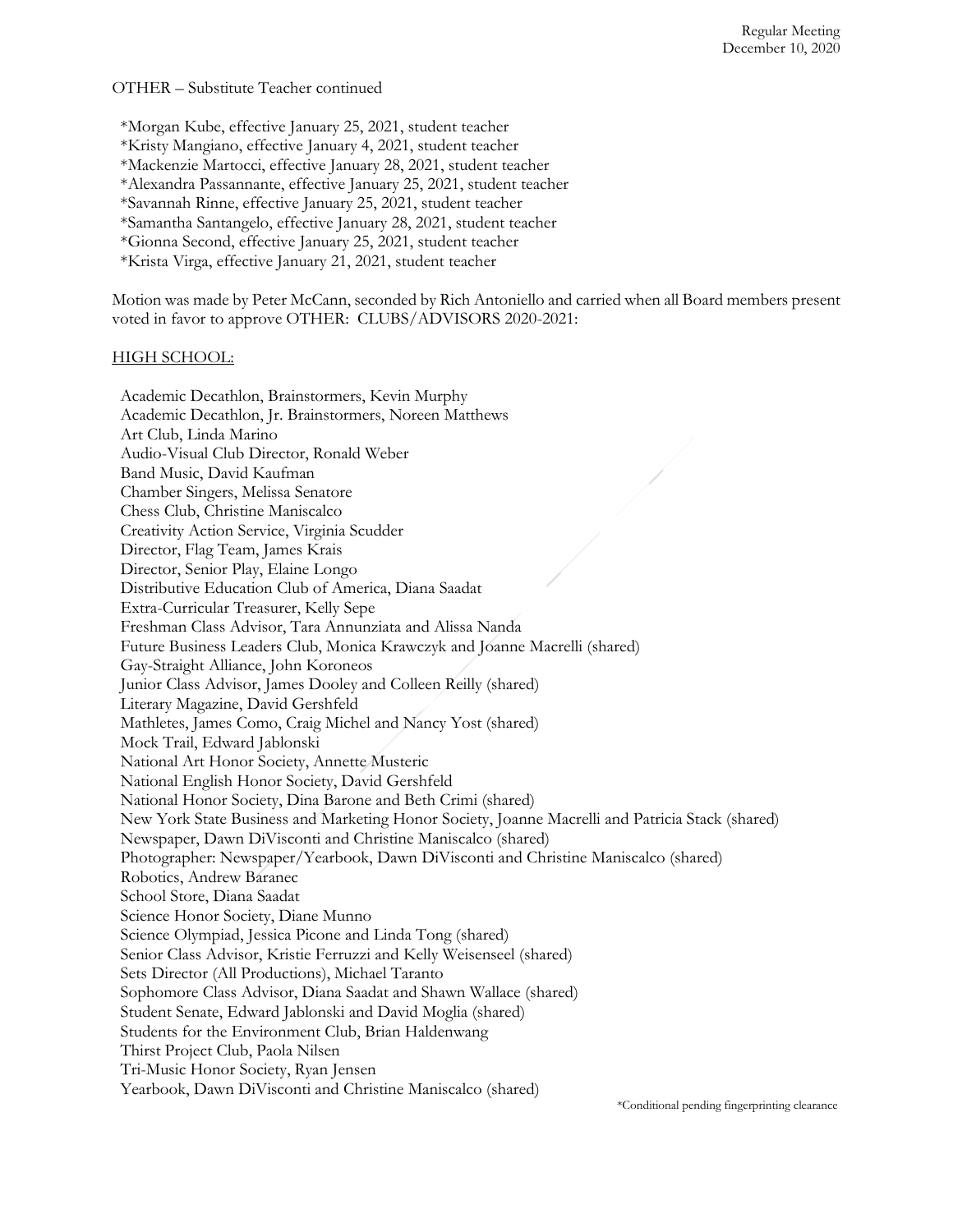#### OTHER – CLUBS/ADVISORS 2020-2021 – continued

#### BEACH STREET MIDDLE SCHOOL:

Diversity Club, Fran Ahearn Helping Hands Club, Kathleen Crowley Mindfulness Club, Kathleen Crowley Mathletes Grade 7, Christopher Salerno Mathletes Grade 8, Jeannine Conaghan National Junior Honor Society, Christine McCann and Theresa Robertson (shared) Newspaper, Danielle Rufrano Photography, Robyn Southard School Store, Kristen Grossi Science Olympiads 6th Grade, Andrea Miller Science Olympiads, 7th and 8th Grade, Andrea Miller Student Council, Lisa Cosgrove World Cultures Club, Theresa Robertson Yearbook, Theresa Robertson

## UDALL ROAD MIDDLE SCHOOL

Art Club, Gregory Ziems Current Events, Deborah Pulitano Health Club, Tricia Mileti International Club/Diversity Club, Kristina Rocco National Junior Honor Society, Danielle Dischley School Store, Denise LaMattina Science Olympiads, Kristine Hagens Student Council Grade 6, Pamela Diorio Student Council Grades 7-8, Kristine Hagens Yoga Club, Kristen Finnegan

## BAYVIEW ELEMENTARY SCHOOL

Book Club, Maria Lucie Kahoot Club, Denise Campasano Tech Club, Justin DeMaio

#### **DISTRICTWIDE**

Director, Chamber Orchestra, Beach Vincent Melia Director, Chamber Orchestra, Udall, Lynnette Fawess Director, Jazz Band, Beach, Stephen Smith Director, Jazz Band, Udall LuAnn Peskanov Director, Jazz Ensemble, James Krais Director, Jazz Lab, David Kaufman Director, Marching/Pep Band, James Krais

# MANETUCK ELEMENTARY SCHOOL

Community Service Club, Grades K-2, Kerri Ierardi and Susan Marullo (shared) Digital Yearbook, Grades 4-5, Kristyna Acerno Kindness Club, Grades K-1, Chistine Chocko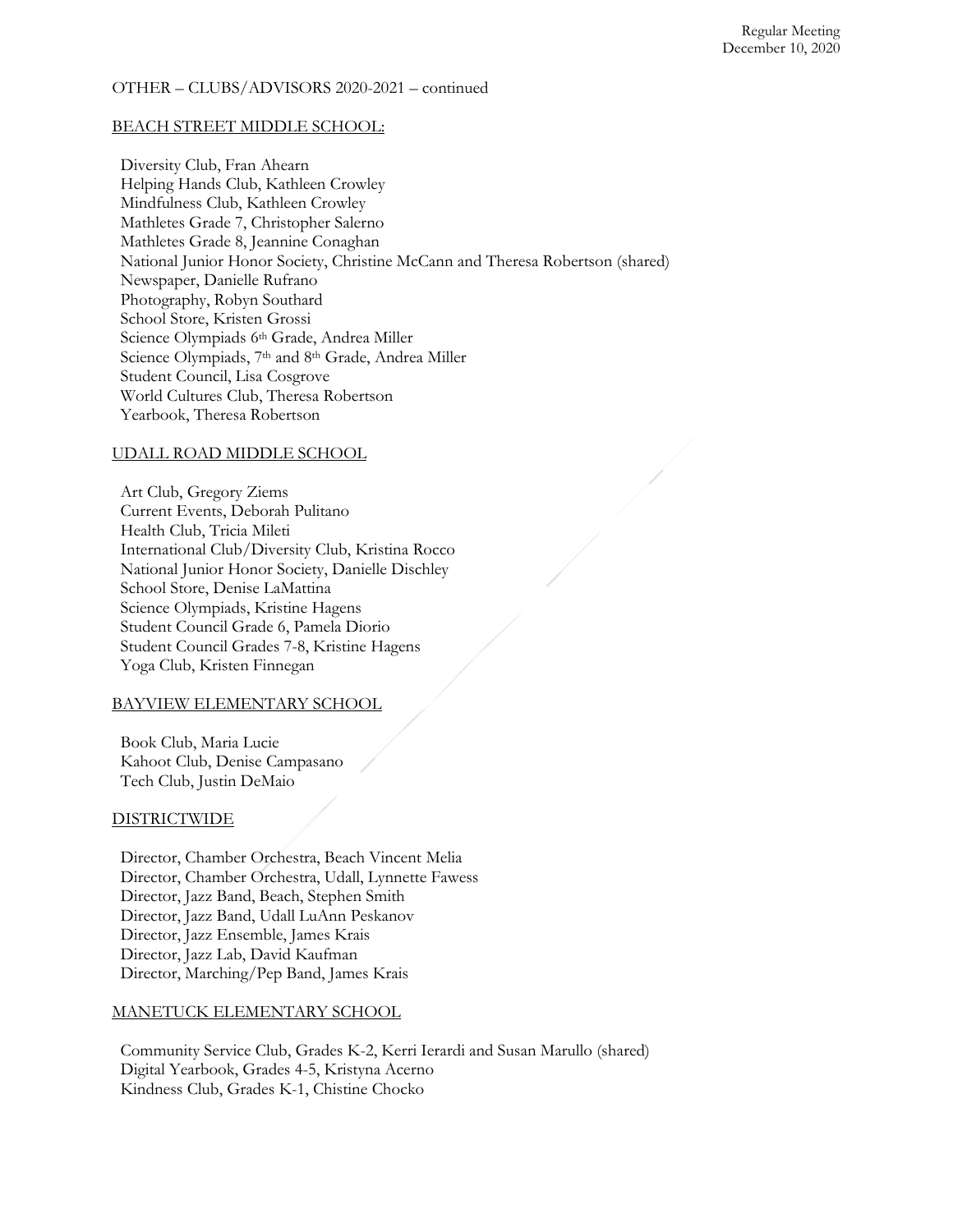### CURRICULUM UPDATE:

Mrs. Morrison advised that students and staff continue to work wonders in their respective classrooms despite the many challenges and disruptions presented by the COVID-19 virus. Feedback from parents and students assist the district with making instructional and procedural adjustments deemed necessary. Mrs. Morrison reminded and encouraged parents to contact their child's teacher and/or building principal directly with questions or concerns related to the classroom or building procedures.

Mrs. Morrison spoke about two matters at the high school in need of consideration. The first involves how attendance for quarantined students is recorded in Infinite Campus while students await test results. The second is related to the timeframe in which the quarantined students have to take classroom assessments being administered during the quarantine period. Dr. Bridgeman and the high school team are working to resolve these matters.

Mrs. Morrison reported on the many uplifting learning experiences through the district. Udall Road Middle School candidates running for the Student Council created FlipGrid videos sharing their running; P.J. Bellew Elementary School held a Gratitude Assembly via a live Google Meet; the World Language Society high school students are in the process of creating personalized, virtual holiday messages for the students in the Life Skills classes; and Oquenock students across the grade levels have been engaged in myriad STEM activities.

Mrs. Morrison extended her best wishes to the school community for a happy and healthy 2021.

# REPORT OF COMMITTEES:

Education Committee: Rich Antoniello reported on the meeting that took place 12/8/2020. A review of the current math curriculum and programs utilized to support the standards is underway. The curriculum committee is considering the K-2 Guided Readers Program to support students in small group literacy instructions in the classroom as well as virtually, should the need arise.

The high school is in the process of finalizing a learning schedule to be used in the event the district should move to remote instruction for an extended period of time. The remote schedule adheres closely to the regular bell schedule and incorporates a teacher/student collaboration and support period at the end of the day. Elementary schools have begun to transition students back to the special area classrooms where students will receive art, music and library-media instruction. The rotating schedule allows for sanitization of the classrooms between cohort use.

Finance Committee: Ron Maginniss reported on the meeting held on 12/8/2020. Items reviewed included the October extra-curricular report; November payroll summary; October financial statements; November claims audit report; November system manager audit report; payroll certification forms; contracts; and Paul J. Bellew Leasehold Space Agreement. Mrs. Pellati advised that the Capital Reserve as of June 30, 2020 is \$4,023,645. If the reserve is used in 2021-2022, a separate proposition will be placed on the May ballot.

Buildings and Grounds: Peter McCann reported on the meeting that took place on 12/8/2020*.* School Construction Consultants and BBS Architects provided an update on the status of current bond work; bond fund balance and suggested Phase 6 projects were discussed along with use of the capital reserve fund. The committee discussed the paw print project for graduating seniors. The maintenance crew, improving the security of the facilities and increasing cost efficiencies, have upgraded additional pole and building lights to LED. Due to the recommendation that windows remain open in all classrooms and offices, there will be an increase in electrical and natural gas costs this year. The lack of afterschool and weekend building activities will help to mitigate some of these costs.

Special Education Committee: Tom Compitello reported on the meeting held 12/9/2020. Items included a review of district placement of special education students by building, review of budget, and the high cost of nursing services and out-of-district placements.

Safety Committee: Anthony Tussie reported on the meeting held on 12/10/2020. Items reviewed included the installation of blue lights districtwide, cameras in the high school guard booth, and remote phone dial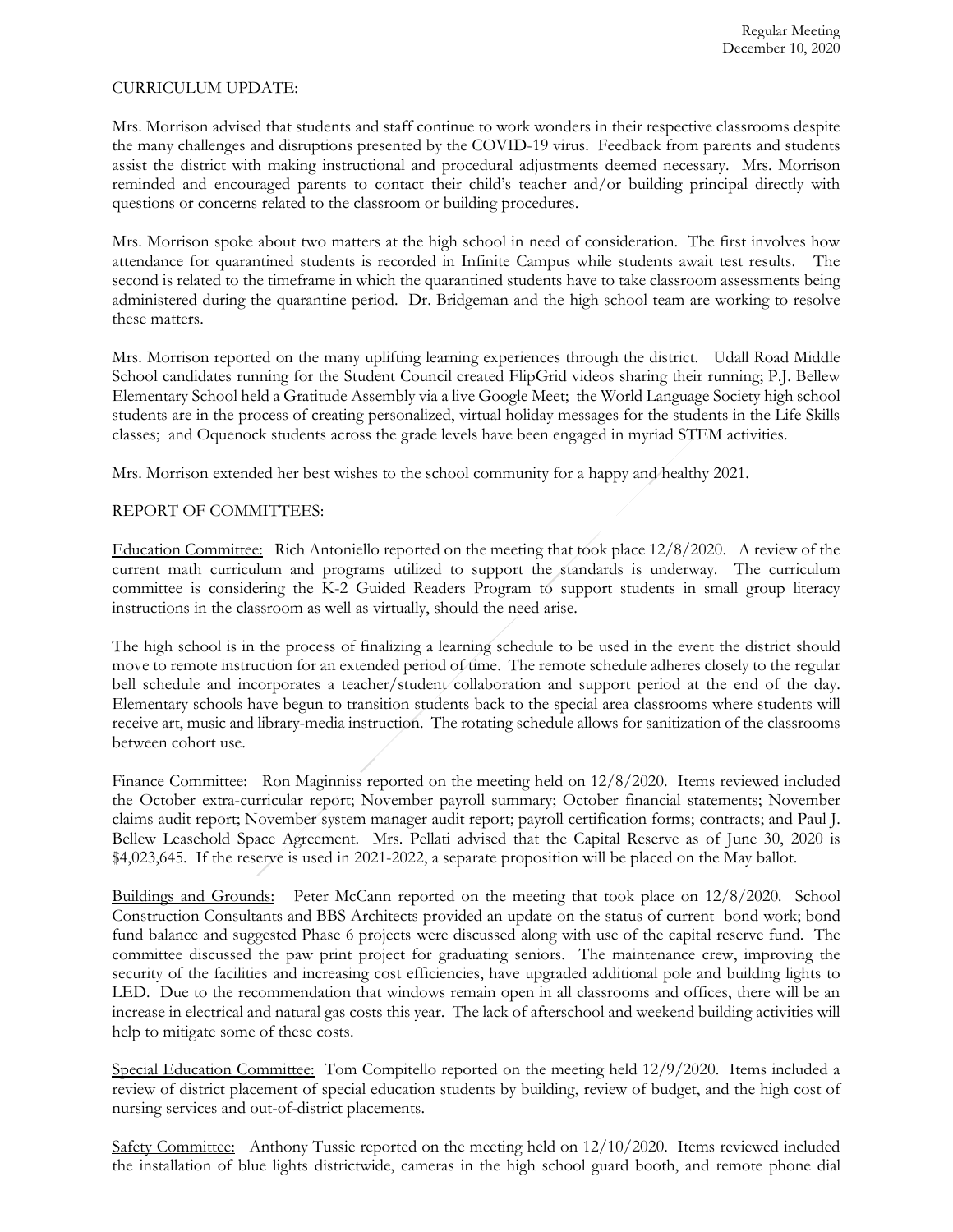assistance in all rooms to call 911. Security checks are now done daily on cameras to ensure all cameras are always working. Ipads are being used for incident reporting; the high school guard booth is fully operational; and additional door access swipes are on order and should be installed soon. Safety and security training is to be increased for staff covering emergencies and traffic congestion is being addressed districtwide. An assessment of district radios and budget considerations for 2021-2022 were discussed.

Health and Wellness Committee: Peter McCann reported on the meeting that took place on 11/17/2020*.*  Items reviewed included the financial report and the positive response to the Color Fun Virtual Event. A Cyber Safety Virtual Presentation is tentatively scheduled for 1/20/2021 at 8:00 p.m.; and potential topics for the Newsletter were discussed. The committee supported WIHS Senior Dorian Scourtos' efforts to promote the Helping Hands Holiday 5K Run which raises money for struggling families. Coping with COVID virtual seminar was well attended. The committee is exploring a potential virtual Bike-A-Thon for spring and the creation of a "Kicking COVID Challenge", including a potential speaker to provide strategies for navigating through a pandemic. Students will be reminded of all available extracurricular activities and the committee will explore potential videos from DOH regarding contact tracing. The Annual West Islip Schools staff Breast Cancer fundraiser raised \$1,830 for the WI Beast Cancer Coalition bringing the total contributions to WIBCC to  $$41,790.00$ . The next meeting will take place on Tuesday,  $1/5/2021$ , at 10:00 a.m. (virtually).

#### FINANCIAL MATTERS:

The treasurer's report for October was presented: beginning balance \$ 55,988,292.81; ending balance \$43,744,622.39.

Motion was made by Peter McCann, seconded by Rich Antoniello, and carried when all Board members present voted in favor to approve General Fund budget transfers 3982-3997 and Capital Fund transfers 3985-3996.

Motion was made by Peter McCann seconded by Tom Compitello, and carried when all Board members present voted in favor to approve the following 2020-2021 contracts: Donna Geffner, Ph.D., CCC-SP/A Consultant Services Contract; East Islip UFSD Health and Welfare Service Agreement ~ \$3,838.48.

## PRESIDENT'S REPORT:

Motion was made by Peter McCann, seconded by Tom Compitello, and carried when all Board members present voted in favor to approve Winkler Real Estate Amendment #10 to Contract

Motion was made by Peter McCann, seconded by Tom Compitello, and carried when all Board members present voted in favor to approve School Construction Consultants, Inc. Revised Fee Structure.

Motion was made by Peter McCann, seconded by Tom Compitello, and carried when all Board members present voted in favor to approve Eastern Suffolk BOCES Leasehold Space Agreement September 1, 2021 – June 30, 2023.

Motion was made by Peter McCann, seconded by Tom Compitello, and carried when all Board members present voted in favor to approve Amendment to Notice of Special District Meeting.

#### SUPERINTENDENT'S REPORT:

Mrs. Burns advised that the district is regularly updating its practices whether instructional in nature, attendance procedures or safety initiatives. District protocols provide for questions from parents to be directed to the teacher first and then the relevant director or principal.

Mrs. Burns recalled how last year she was congratulating the football team on an outstanding season and encouraging parents to attend band and orchestra concerts. This year Mrs. Burns advised that music teachers and musicians continue to prepare for when they can perform again and hopefully, the athletic season can resume the after the first of the year.